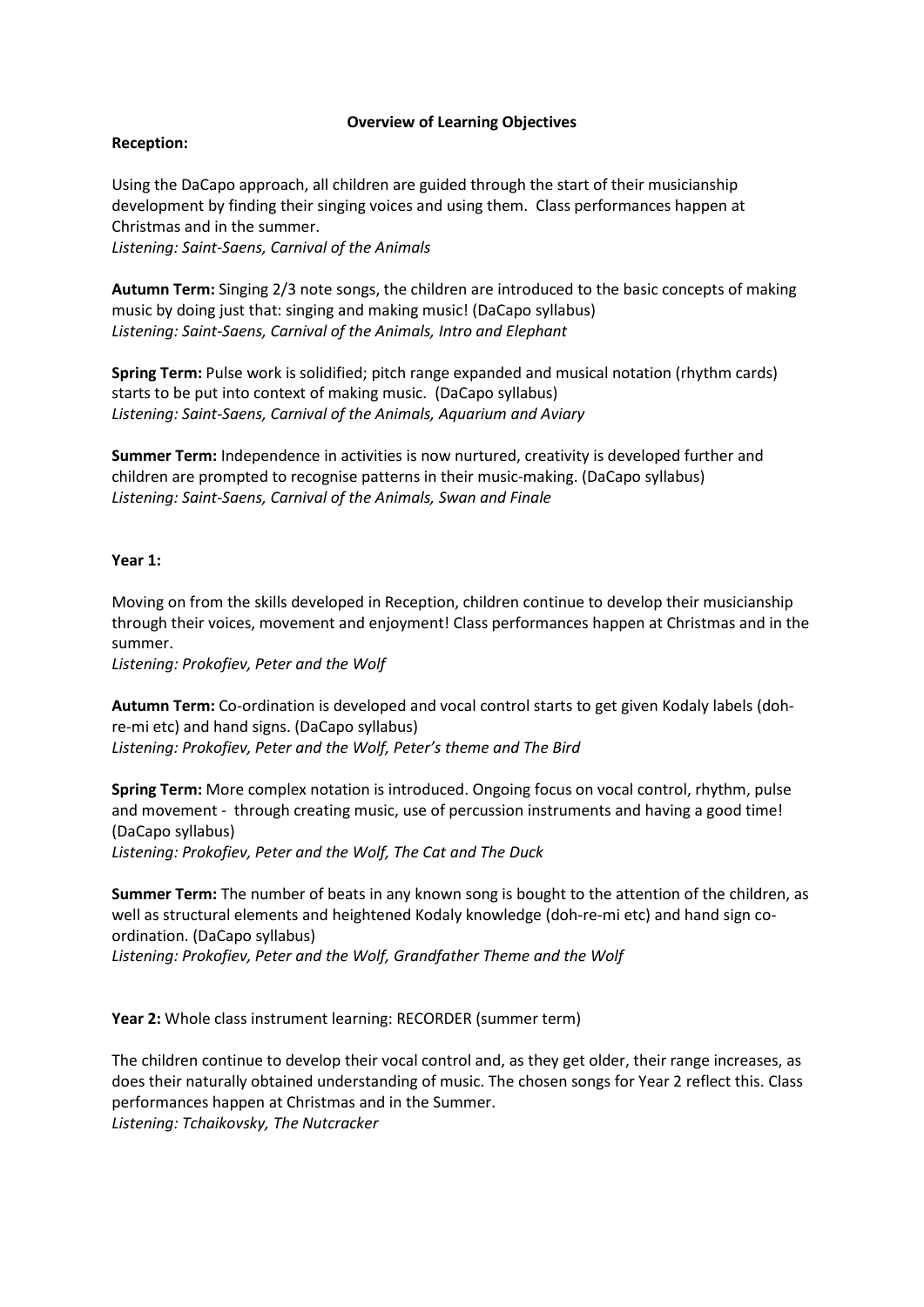**Autumn Term:** Use of varied vocal articulation to express mood and character in their songs is encouraged. Identification of line and space notes in musical notation. (DaCapo syllabus) *Listening: Tchaikovsky, The Nutcracker, March*

**Spring Term:** Number of beats in the bar (2/3/4) is explored through movement and musical notation. (DaCapo syllabus) *Listening: Tchaikovsky, The Nutcracker, Arabian Dance*

**Summer Term:** Vocal range is increased and knowledge of Kodaly names (doh-re-mi etc) and hand signs developed. (DaCapo syllabus) Whole class instrument learning: RECORDER *Listening: Tchaikovsky, The Nutcracker, Waltz of the Flowers*

# **Year 3:**

Year 3 is where the children's foundation in musicianship from KS1 really starts to develop. Their singing voices mature and musical independence grows. They start singing confidently in canons and in parts, inventing their own musical passages, and begin reading music in varied formats. They also learn the trumpet in Y3. Class performances happen at Christmas and in the summer, and informal ones at assemblies throughout the year. *Listening: Edward Elgar*

**Autumn Term:** Read simple music in various formats; identify dotted rhythms in songs and sing and sign full octave range with Kodaly names (doh-re-mi). (DaCapo syllabus) *Listening: Edward Elgar, Pomp and Circumstance March no.1 in D, op.39*

**Spring Term:** Apply learning of dotted rhythms to reading and writing, experimenting with major and minor tonalities. (DaCapo syllabus) *Listening: Edward Elgar, Salut D'amour op.12*

**Summer Term:** Start to write simple music in various formats, begin understanding of a scale and the relationship between notes, and sight reading skills of any rhythm. (DaCapo syllabus) *Listening: Edward Elgar, Cello concerto in E Minor op.85*

**Year 4:** Whole class instrument learning: UKULELE (summer term)

The children continue to sing a variety of songs and develop their understanding of music through this. Notation becomes more important and reading of simple scores develops. They also apply their musical learning to the ukulele this year, dealing with co-ordination, singing and playing, and taking part in high quality, enjoyable music making every week. Class performances happen at Christmas and in the summer, and informal ones at assemblies throughout the year. *Listening: Mozart*

**Autumn Term:** Notation and expression: start to explore dynamic markings on the music and find the number of beats via the time signature. (DaCapo syllabus) *Listening: Mozart, Rondo ala Turka*

**Spring Term:** Notation and expression: Start to explore tempo markings, and learn to look at the key signature to find out what the home note is. (DaCapo syllabus)